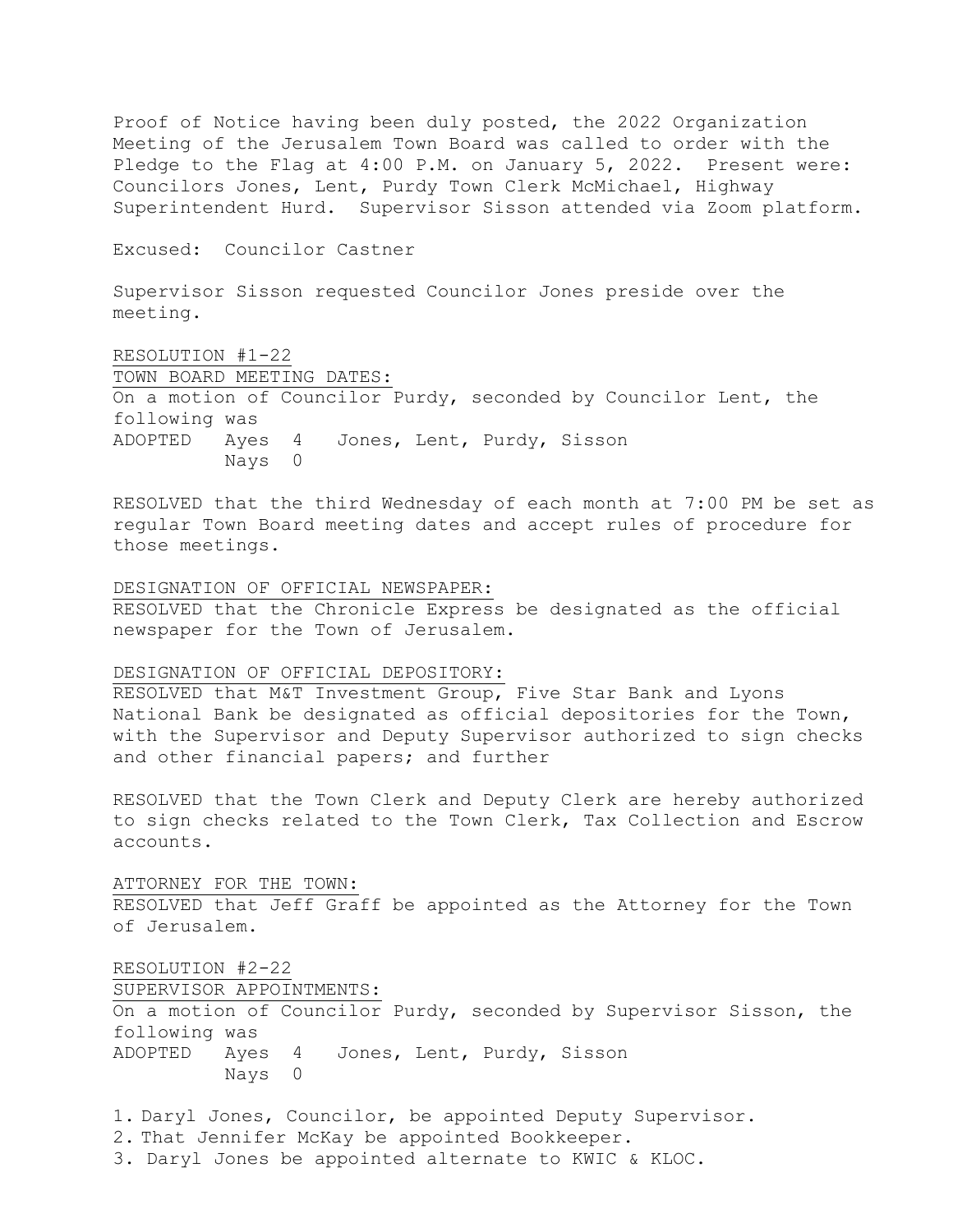TOWN CLERK APPOINTMENTS:

- 1. Jennifer McKay, Laura Tabatcher and Linda Morris be appointed Deputy Town Clerks.
- 2. Jennifer McKay, Laura Tabatcher and Sandi Spencer be appointed Deputy Tax Collectors.

HIGHWAY SUPERINTENDENT APPOINTMENT:

Jamie A. Sisson be appointed Deputy Highway Superintendent and receive an additional \$.75 per hour to his rate.

RESOLUTION #3-22 APPOINTMENTS/POLICIES – FISCAL RELATED ISSUES: On a motion of Councilor Purdy, seconded by Councilor Lent, the following was ADOPTED Ayes 4 Jones, Lent, Purdy, Sisson Nays 0 RESOLVED that the following fiscal related items be made: 1) That mileage rates for Town officials and employees be set in accord with the Internal Revenue Service recommended rate. 2) That petty cash accounts be established in the following amounts for use by Departments: Town Clerk \$200.00 \$100.00 (For months of Jan, Feb & March) Tax Collector \$100.00<br>Water Collector \$100.00 Supervisor \$ 50.00 3) Building Permit fees Residential: Habitable space \$.25/sq. ft. Non-habitable  $$.15/sq.$  ft. Commercial building  $$.25/sq.$  ft. Garage, attached & detached  $$.15/sq.$  ft.  $\text{Shed}$   $\text{S}_115/\text{sq. ft.}$ \$25 minimum Agriculture building for Ag purposes \$.05. sq. ft. (\$500 cap) Porch/deck \$.15/sq. ft. \$25 minimum Addition: Habitable \$.25/sq. ft. Non-habitable \$.15/sq. ft. Pool: Above ground \$25 Inground \$50 Renewal fee  $$ 50 - 1<sup>st</sup>$  year  $$100 - 2<sup>nd</sup> year$  $$200 - 3<sup>rd</sup>$  year

Demolition \$25 Miscellaneous **\$50**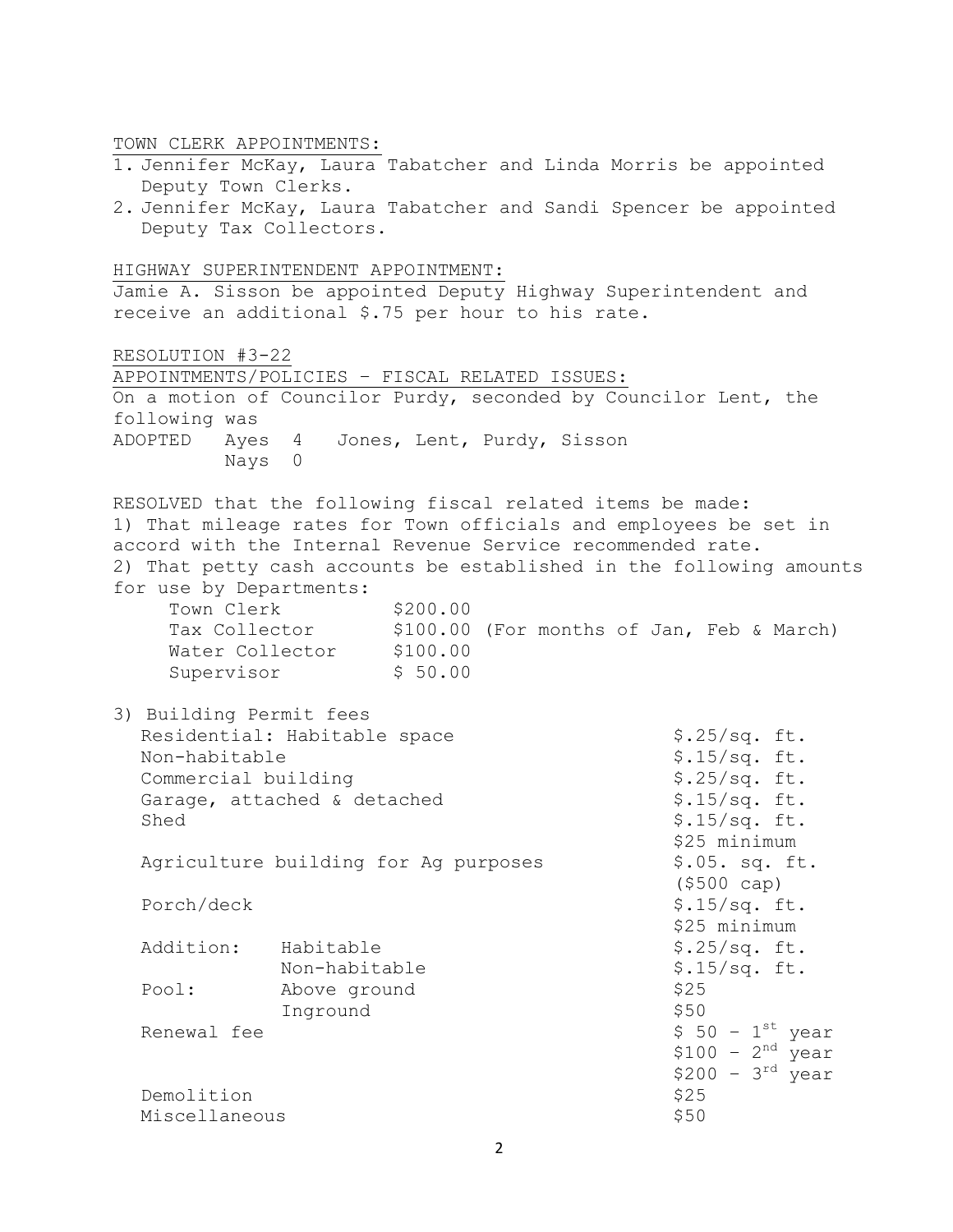| Roofing                                                                                               | \$25             |
|-------------------------------------------------------------------------------------------------------|------------------|
| Roofing with structural repairs                                                                       | \$50             |
| Docks & Mooring                                                                                       | \$.20/sq. ft.    |
| Temporary certificate of occupancy                                                                    | $$20 - 1st$ year |
|                                                                                                       | $$40 - 2nd$ year |
| Standalone generator                                                                                  | \$50             |
| Solar panels Under 30                                                                                 | \$50             |
| Over 30                                                                                               | \$100            |
| Certificate of Non-Conformity                                                                         | \$50.00          |
| Working without Permit                                                                                | \$50.00          |
|                                                                                                       |                  |
| Application and permit fees are handled through building permit<br>APPLICATION FEE SCHEUDULE:         |                  |
| Area Variance                                                                                         | \$250            |
| Use Variance                                                                                          | \$250            |
| Site plan review                                                                                      | \$150            |
| Administration review                                                                                 | \$100            |
| Special use                                                                                           | \$150            |
| Zoning interpretation                                                                                 | \$100            |
| Appeal of decision by building inspector                                                              | \$100            |
| Each additional variance/property                                                                     | \$100            |
| Open development review                                                                               | \$150            |
| Building permit/zoning research fee                                                                   | \$100            |
|                                                                                                       |                  |
| REAL PROPERTY SALE SEPTIC INSPECTION (due before inspection) - \$100                                  |                  |
| STEEP SLOPES: Application fee - \$150 per parcel (non-refundable)<br>Professional service fee - \$500 |                  |
| This fee will be used to defray cost of services, incurred by the                                     |                  |

Town, in connection with Professional review of said application. Should that initial fee be insufficient to cover the services rendered, the applicant will be notified and all additional fees incurred from that point forward will be billed to the applicant. Professional Service Fees must be paid in full prior to the issuance of the Steep Slopes Permit.

Should the cost of Professional Service for any Steep Slopes Application be less than the \$500.00 mandatory fee, the Town will return the unused portion to the applicant upon the issuance or withdrawal of said Application.

SUBDIVISION: Affidavit – Division of property not subject to review, no charge. Sketch plat review, no charge. Minor subdivision plat approval \$125 plus \$50 per lot (Excluding original lot) Major subdivision preliminary plat approval \$250 plus \$100 per lot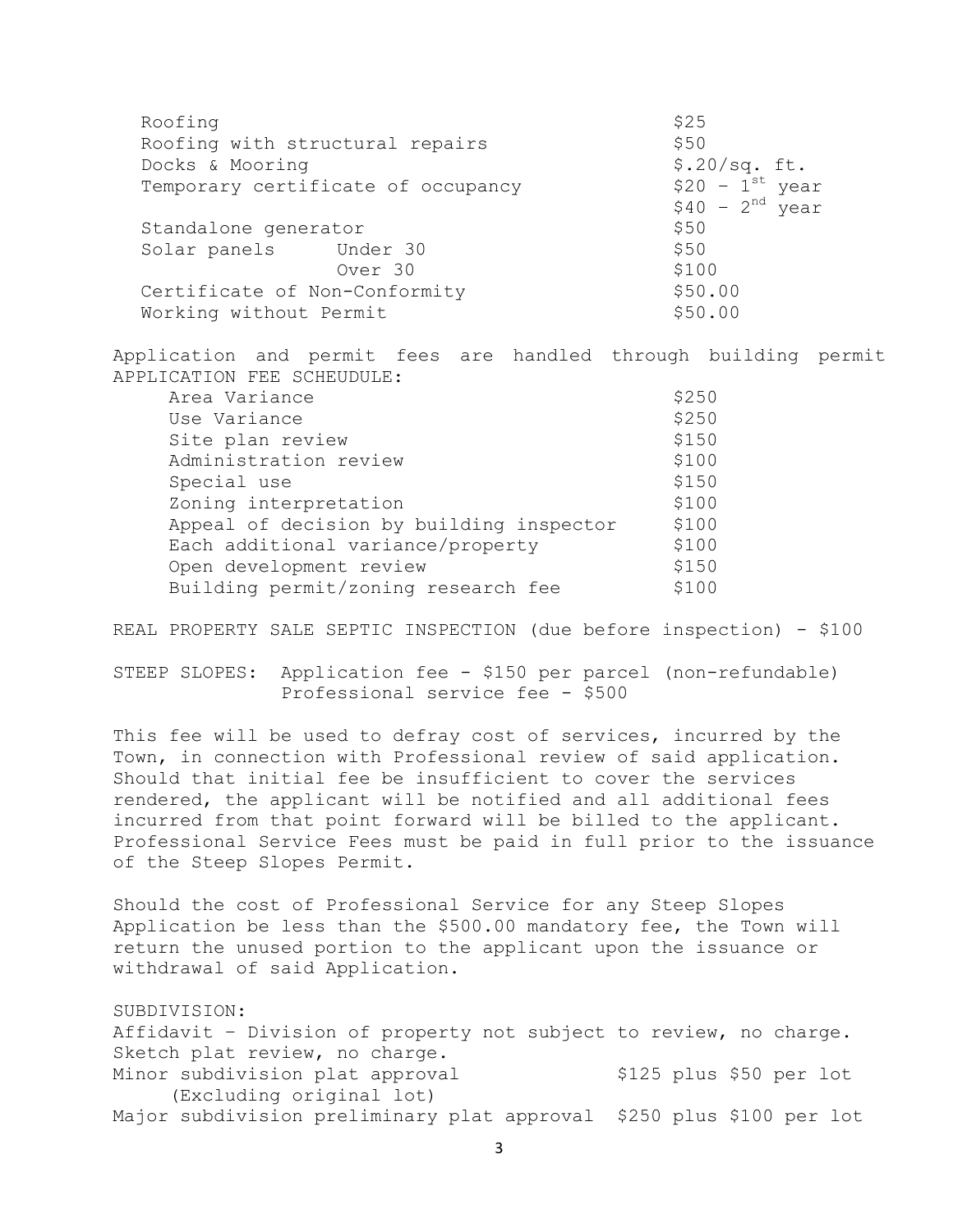| (Excluding original lot)<br>Major subdivision final plat approval                                                                                                                                                                                                                                                            | \$450        |  |
|------------------------------------------------------------------------------------------------------------------------------------------------------------------------------------------------------------------------------------------------------------------------------------------------------------------------------|--------------|--|
| FIRE & SAFETY INSPECTION:<br>(Including issuance of operating permit)<br>Occupancy loads 99 or less<br>Occupancy loads over 100<br>*Exempt Service organizations: (2010)<br>• Keuka Fire department<br>• Branchport Fire department<br>• Branchport Free library                                                             | \$20<br>\$75 |  |
| 4) That total contributions by the Town Board members to the<br>Sunshine Fund be established at \$720.00 per year.                                                                                                                                                                                                           |              |  |
| 5) That State bid prices are to be utilized.                                                                                                                                                                                                                                                                                 |              |  |
| Discussion: Councilor Jones will follow up with CEO Gerhardt on the<br>renewal of building permits.                                                                                                                                                                                                                          |              |  |
| RESOLUTION #4-22<br>APPOINTMENTS/POLICIES - RELATED TO TOWN CLERK/TAX COLLECTOR:<br>On a motion of Councilor Purdy, seconded by Councilor Lent, the<br>following was<br>ADOPTED<br>Ayes 4<br>Jones, Lent, Purdy, Sisson<br>Nays 0                                                                                            |              |  |
| RESOLVED that the following items related to the Town Clerk/Tax<br>Collector issues be made:<br>1. That Sheila McMichael be appointed Records Access Officer for the<br>Town of Jerusalem.<br>2. That Sheila McMichael serving as Registrar of Vital Statistics for<br>office term, receive a salary of \$2,863.40 for 2021. |              |  |
| APPOINTMENTS/POLICIES - RELATED TO HIGHWAY DEPARTMENT:<br>RESOLVED that the clothing allotment be set at \$375.00 and the cell<br>phone usage allotment be set at \$120.00 for Full-Time Highway<br>employees each year.                                                                                                     |              |  |
| RESOLUTION #5-22<br>APPOINTMENTS/POLICIES - RELATED TO COURTS:<br>On a motion of Councilor Purdy, seconded by Councilor Jones, the<br>following was<br>Ayes 4 Jones, Lent, Purdy, Sisson<br>ADOPTED<br>Nays 0                                                                                                                |              |  |
| RESOLVED that Tammy Hullings be appointed court clerk for Justice                                                                                                                                                                                                                                                            |              |  |

Whitford.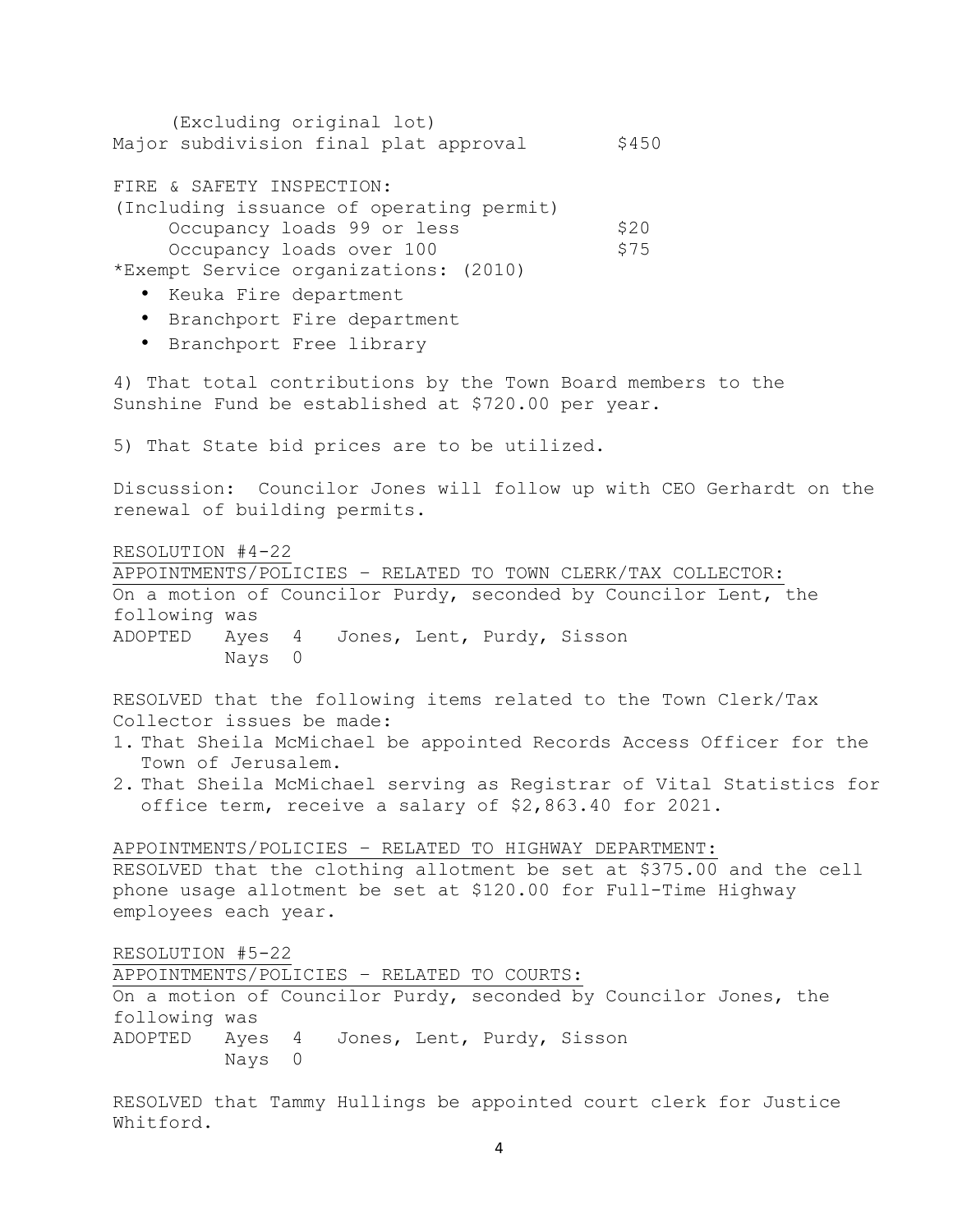APPOINTMENTS/POLICIES – RELATED TO PLANNING DEPARTMENT:

RESOLVED that the following items pertaining to the Planning Board be made:

- 1. That Tim Cutler be appointed to the Planning Board for a sevenyear term to expire 12/31/2028.
- 2. That Elaine Nesbit be appointed Clerk to the Assessing Department, Code Enforcement Officer, and Planning & Zoning Boards.
- 3. That Robin Johnson be appointed Secretary to the Planning Board.
- 4. That the Watershed Contract with Yates County Soil and Water be approved.

APPOINTMENTS/POLICIES – RELATED TO ZONING BOARD:

RESOLVED that the following items pertaining to the Zoning Board be made:

- 1. That Steve Schmidt be appointed to the Zoning Board for a fiveyear term to expire 12/31/2026.
- 2. That Randy Rhoads be appointed as alternate Zoning Board member for a term of two years.

The mandatory training requirement for Planning and Zoning Board Members will be added to the January Town Board meeting agenda.

RESOLUTION #6-22

APPOINTMENTS/POLICIES – RELATED TO WATER/SEWER DEPARMENTS: On a motion of Councilor Purdy, seconded by Councilor Jones, the following was ADOPTED Ayes 4 Jones, Lent, Purdy, Sisson Nays 0

RESOLVED that the following items pertaining to the water and sewer departments be made.

- 1. That Kasey Christensen be appointed Department Head of the Keuka Park Water/Sewer Department.
- 2. That the clothing allotment be set at \$375.00 for Water/Sewer Maintainers per year.
- 3. That Jennifer McKay receive \$3,296 for bookkeeping, accounts payables, accounts receivable, payroll and budget assistance for the water and sewer departments.
- 4. That Sheila McMichael receive \$3,296 for accounts receivable, receiving and processing payments for the water and sewer department.
- 5. That regular meetings of the water and sewer department be held on the first Tuesday of each month at 1:00 PM.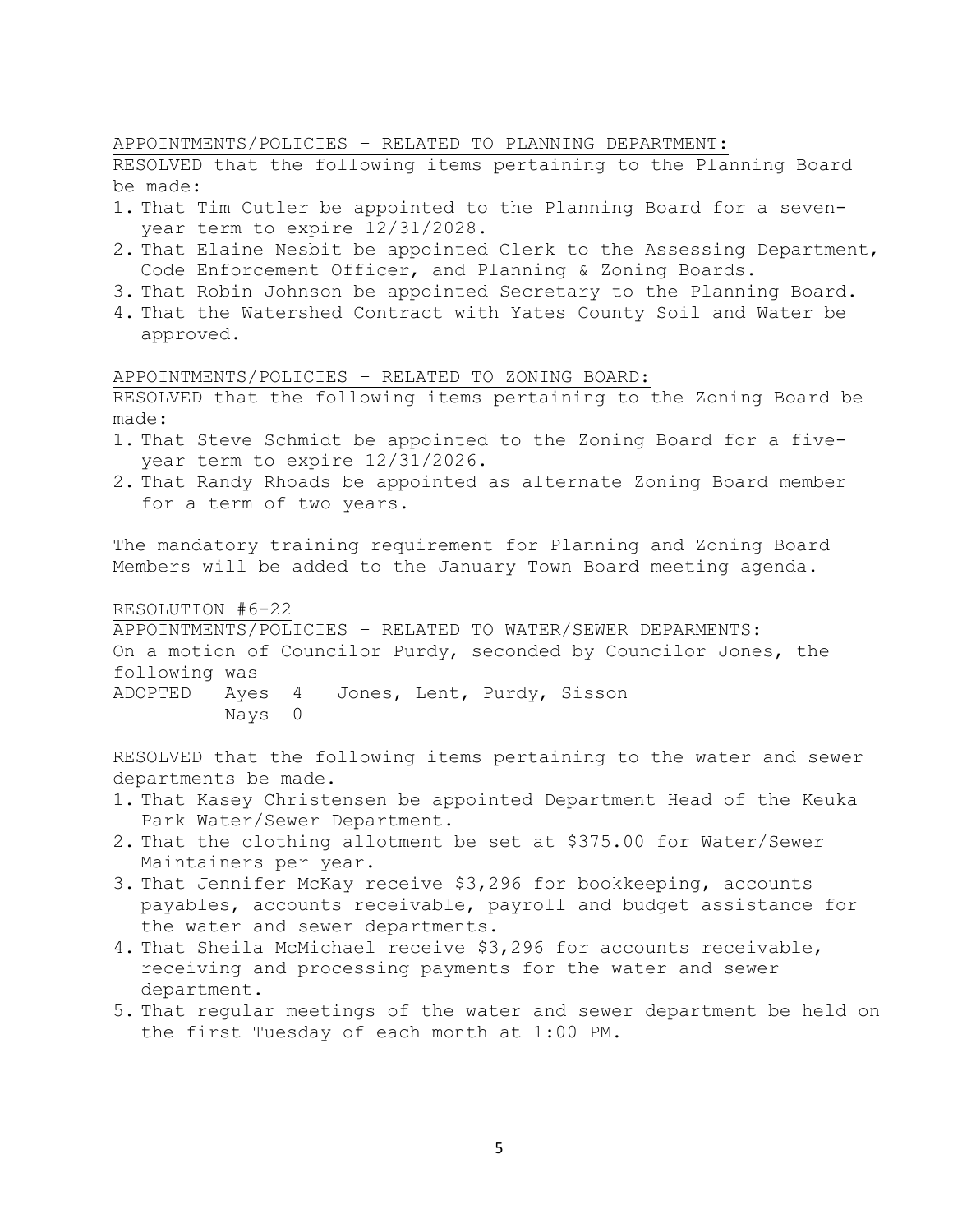RESOLUTION #7-22 APPOINTMENT OF FULL-TIME ASSESSOR On a motion of Councilor Purdy, seconded by Councilor Jones, the following was ADOPTED Ayes 4 Jones, Lent, Purdy, Sisson Nays 0 RESOLVED that Terry Kwiecinski be provisionally appointed full-time to the position of Assessor effective January 1, 2022. RESOLUTION #8-22 APPOINTMENT OF TOWN HISTORIAN: On a motion of Councilor Purdy, seconded by Councilor Lent, the following was ADOPTED Ayes 4 Jones, Lent, Purdy, Sisson Nays 0 RESOLVED that Ellen Chirco be appointed Town Historian. RESOLUTION #9-22 SALARY OF TOWN ELECTED OFFICIALS: On a motion of Councilor Purdy, seconded by Councilor Lent, the following was ADOPTED Ayes 4 Jones, Lent, Purdy, Sisson Nays 0 Resolved that salaries of the following elected Town officials be set at: Supervisor \$19,130.10 Highway Superintendent  $$63,738.00$ Town Clerk-Tax Collector  $$52,840.00$ Justice \$13,800.00  $\text{Countolors}$  \$ 5,873.11 RESOLUTION #10-22 SALARY OF APPOINTED OFFICIALS: On a motion of Councilor Purdy, seconded by Councilor Lent, the following was ADOPTED Ayes 4 Jones, Lent, Purdy, Sisson Nays 0 RESOLVED that salaries of the following appointed Town officials be set at: Town Historian  $\sim$  5 450.00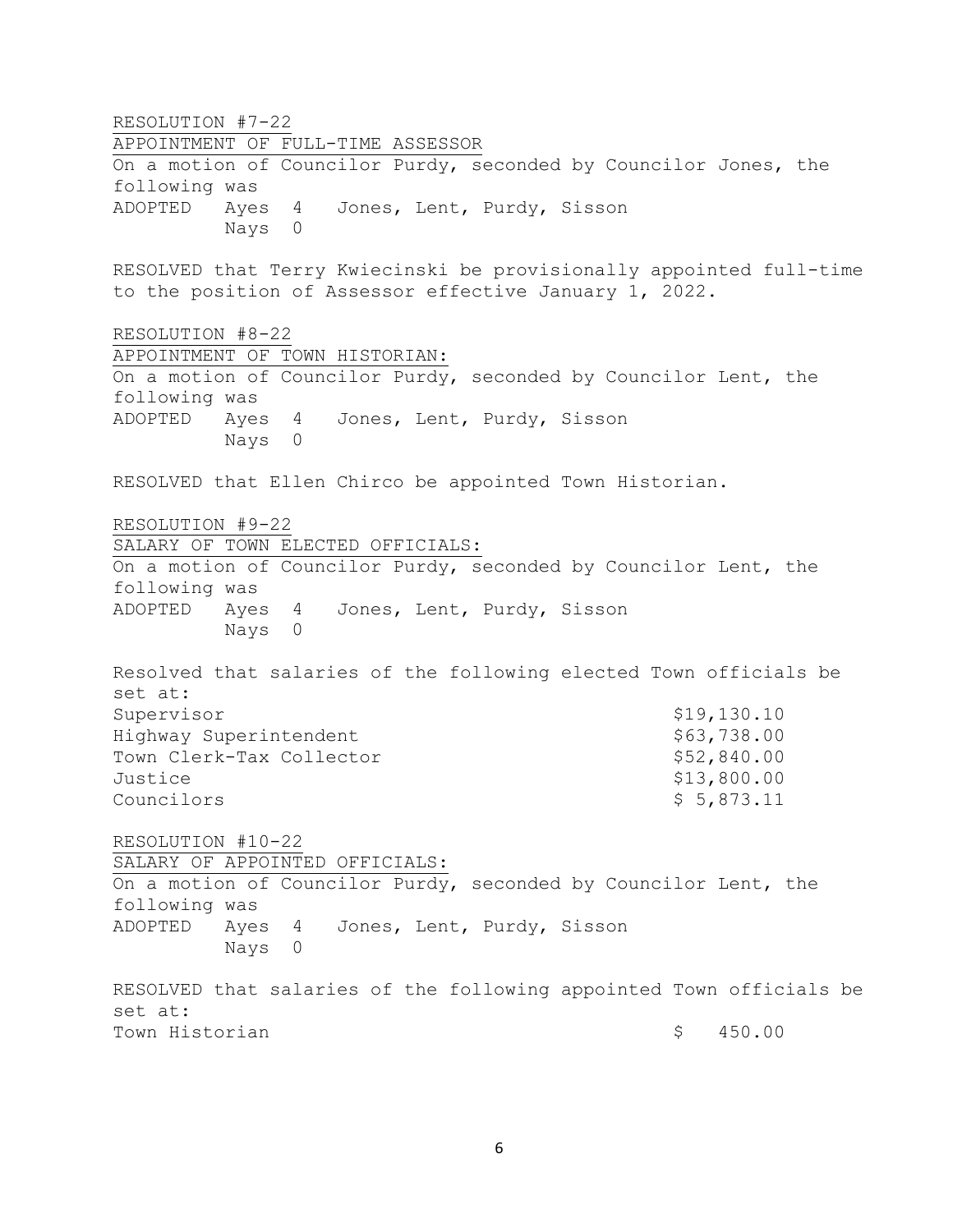RESOLUTION #11-22 HOURLY RATE FOR HIGHWAY EMPLOYEES: On a motion of Councilor Purdy, seconded by Councilor Lent, the following was ADOPTED Ayes 4 Jones, Lent, Purdy, Sisson Nays 0 RESOLVED that the following rates per hour be set for Highway employees at: Barry Martin **H.E.O. H.E.O.** \$23.02 Jamie Sisson M.E.O. HEO \$21.14 Dan Wheeler **M.E.O.** HEO \$21.14 Jeff Viele M.E.O. HEO \$21.14 Jason Tietjen M<del>.E.O.</del> HEO \$21.14 Chad McMinn **M.E.O.** HEO \$21.14 Scott Guererri M.E.O. \$20.69 Jeff Jensen Mechanic  $\sim$  Mechanic \$22.46 Part time Laborer \*\*\*\* \*\*\*\*-to be determined by Highway Superintendent ; and, be it further Resolved five MEO positions be reclassified to HEO as noted. RESOLUTION #12-22 HOURLY RATE FOR TOWN HALL EMPLOYEES: On a motion of Councilor Purdy, seconded by Councilor Lent, the following was ADOPTED Ayes 4 Jones, Lent, Purdy, Sisson Nays 0 RESOLVED that the following rate per hour be set for the following employees: Assessor  $$26.08$ Code Enforcement Officer  $$25.40$ Assessment/Planning/Zoning Clerk  $$25.04$ Bookkeeper - Jennifer McKay  $$21.90$ Deputy Town Clerk - Jennifer McKay 621.90 Deputy Town Clerk - Laura Tabatcher \$19.57 Deputy Town Clerk - Linda Morris  $$15.12$ Deputy Town Clerk/Tax Collector - Sandi Spencer \$17.51 Water/Sewer Clerk - Ginny Fenton  $$17.45$ Secretary to Assessment Board of Review \$13.30 Court Clerk - Tammy Hullings  $$17.51$ Planning Board Secretary-Robin Johnson \$12.50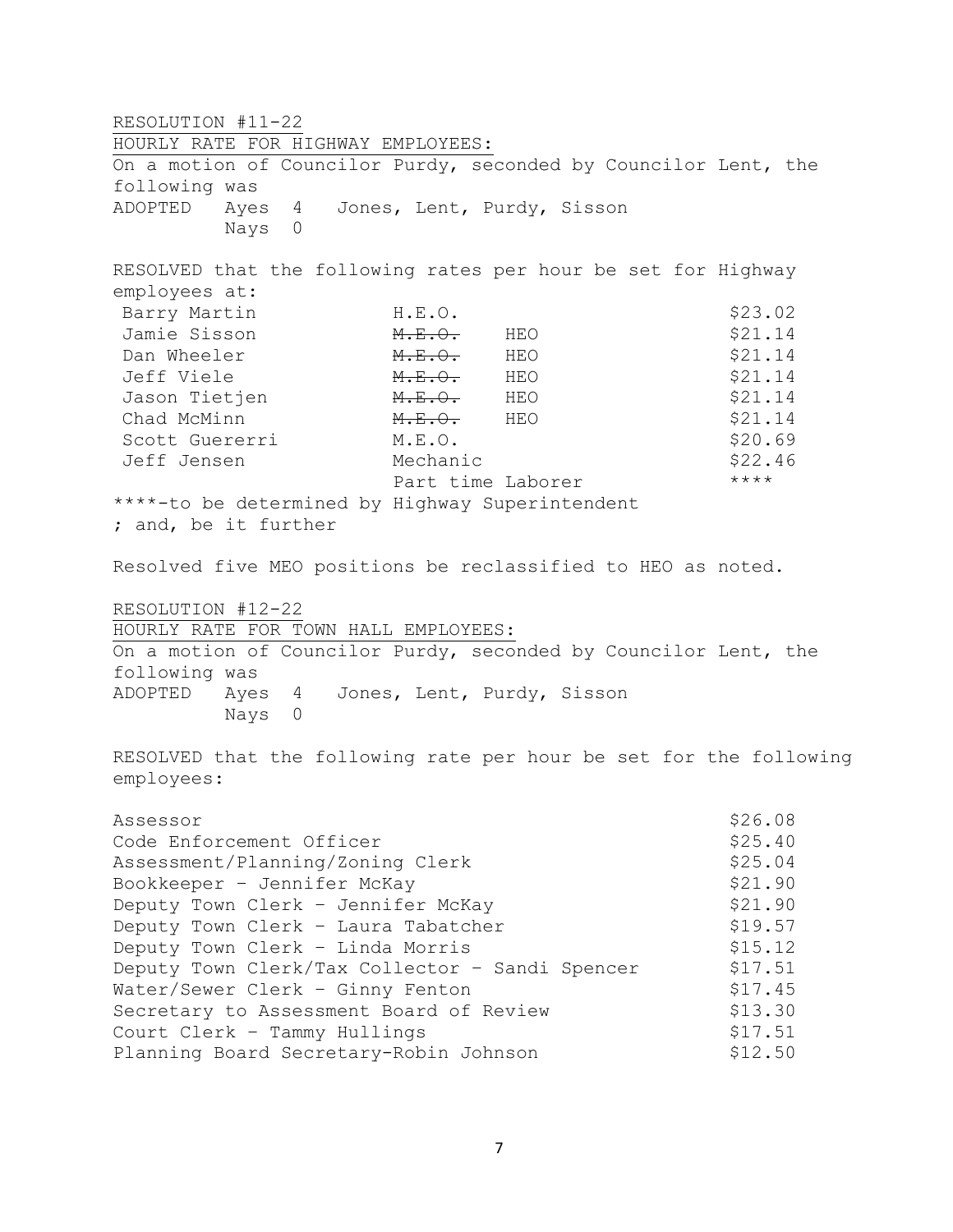RESOLUTION #13-22 MILEAGE REIMBURSEMENT FOR APPOINTED BOARD MEMBERS On a motion of Councilor Purdy, seconded by Councilor Lent, the following was ADOPTED Ayes 4 Jones, Lent, Purdy, Sisson Nays 0 Resolved that the following mileage reimbursement be set for the following appointed Board Members: Assessment Board of Review Members  $$350.00$ Planning Board Chairman **\$599.00** \$599.00 Planning Board Members \$599.000 Zoning Board Chairman **\$599.000** \$599.000 Zoning Board Members **\$599.000** \$599.000 Zoning Board Alternates  $$599.00@$ RESOLUTION #14-22 ESTABLISH LEGAL HOLIDAYS FOR TOWN OFFICIALS & EMPLOYEES: On a motion of Councilor Purdy, seconded by Councilor Lent, the following was ADOPTED Ayes 4 Jones, Lent, Purdy, Sisson Nays 0 RESOLVED that the following days be established as official holidays for Town Officials and Employees: 1. New Year's Day 01/01/22 2. Martin Luther King Day 01/18/22 3. Memorial Day 05/24/22 4. Independence Day 07/05/22 5. Labor Day 09/06/22 6. Columbus Day 10/11/22 7. Veterans Day 11/11/22 8. Thanksgiving 11/25/22 9. Friday following Thanksgiving 11/26/22 10. Christmas 12/24/22 11. Floater (at the employee's discretion) RESOLUTION #15-22 COMPREHENSIVE FINANCIAL MANAGEMENT POLICY REVIEW: On a motion of Councilor Purdy, seconded by Councilor Lent, the following was ADOPTED Ayes 4 Jones, Lent, Purdy, Sisson Nays 0

Resolved the annual review of the Town's Financial Management Policy was conducted and the Policy accepted.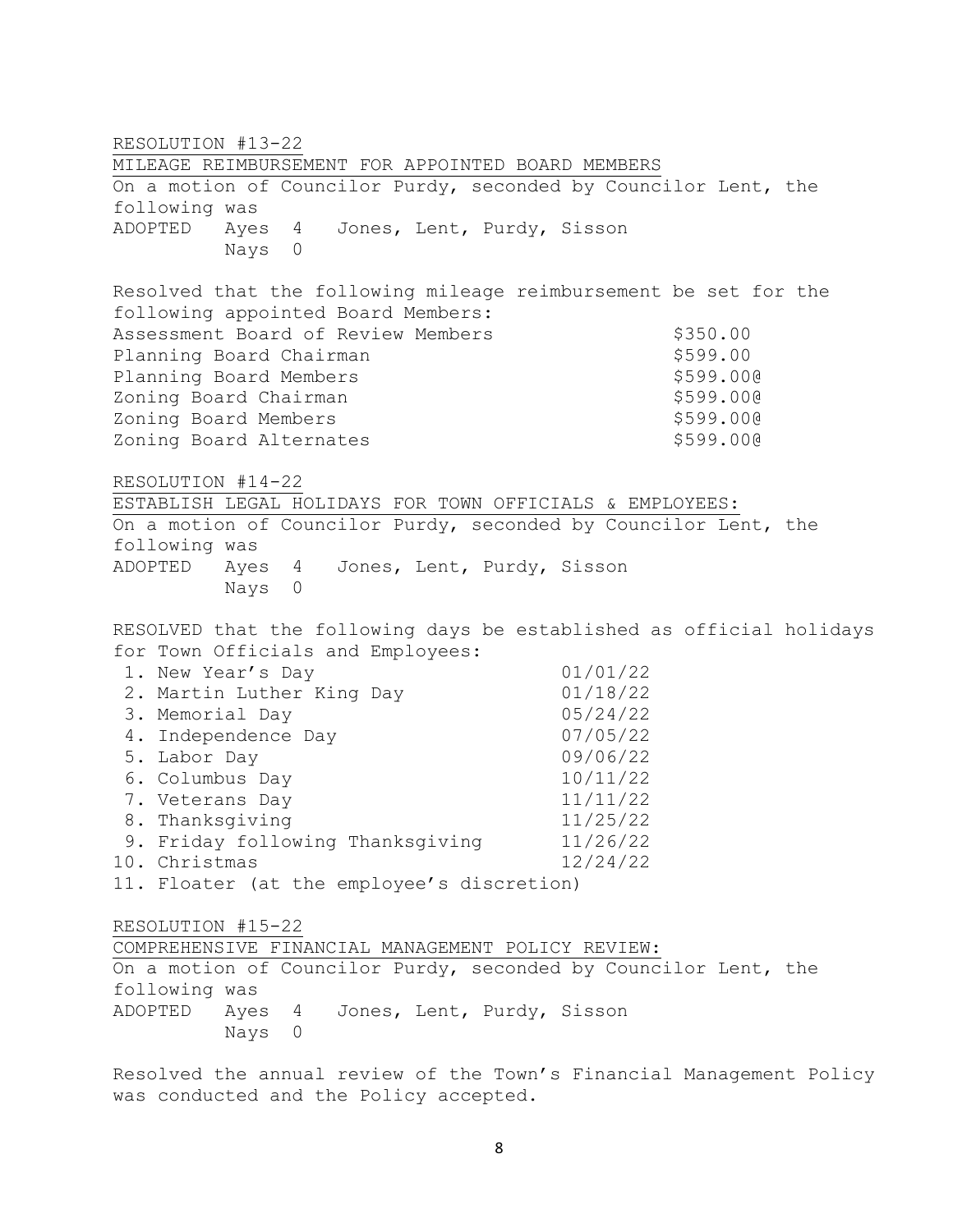RESOLUTION #16-22 FUND BALANCE POLICY REVIEW On a motion of Councilor Purdy, seconded by Councilor Lent, the following was ADOPTED Ayes 4 Jones, Lent, Purdy, Sisson Nays 0 Resolved the annual review of the Town's Fund Balance Policy was conducted and the Policy accepted. RESOLUTION #17-22 PROCUREMENT POLICY REVIEW On a motion of Councilor Purdy, seconded by Councilor Lent, the following was ADOPTED Ayes 4 Jones, Lent, Purdy, Sisson Nays 0 Resolved the annual review of the Town's Procurement Policy was conducted and the Policy accepted. RESOLUTION #18-22 AUTHORIZE ANNUAL CPR/1ST AID TRAINING On a motion of Councilor Purdy, seconded by Councilor Lent, the following was ADOPTED Ayes 4 Jones, Lent, Purdy, Sisson Nays 0 Resolved the Highway and KPSW employees be authorized to attend mandatory annual CPR and  $1^{st}$  Aid training. AUTHORIZE MINE SAFETY TRAINING Resolved the Highway employees be authorized to attend mandatory mine safety training. AUTHORIZE HIGHWAY SAFETY TRAINING Resolved the Highway employees be authorized to attend mandatory Highway safety training. AUTHORIZE HIGHWAY TRAINING – DIG SAFELY SEMINAR Resolved the Highway employees be authorized to attend the Dig Safely seminar. 2022 COMMITTEE ASSIGNMENTS APPOINTED BY SUPERVISOR: Assessment/ Assessor 1. Ritchie Lent 2. Steve Castner 3. Terry Kwiecinski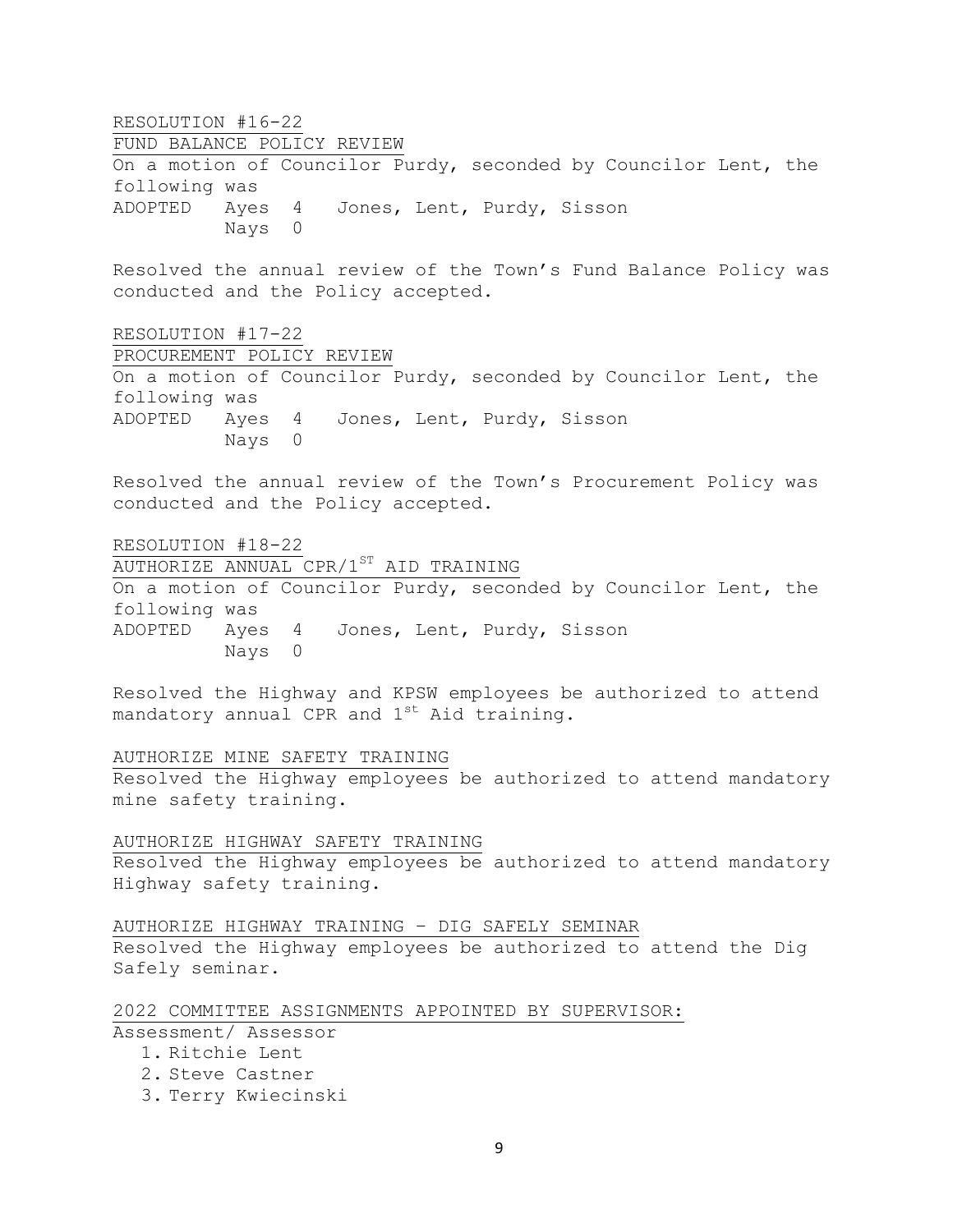Budget/Finance 1. Town Board 2. Town Clerk 3. Town Highway Building/Grounds 1. Richie Lent 2. Tony Hurd 3. Bill Gerhardt Code Enforcement/Code Officer 1. Steve Castner 2. Jamie Sisson 3. Bill Gerhardt Town Clerk/ Tax Collector 1. Sarah Purdy 2. Ritchie Lent 3. Sheila McMichael Town Justice 1. Ritchie Lent 2. Sarah Purdy 3. Justice Todd Whitford Town Highway 1. Daryl Jones 2. Jamie Sisson 3. Tony Hurd Planning / Zoning 1. Steve Castner 2. Daryl Jones Recreation 1. Sarah Purdy 2. Jamie Sisson 3. Bev Eggleston Personnel 1. Jamie Sisson 2. Sarah Purdy 3. Sheila McMichael

4. Attorney Jeff Graff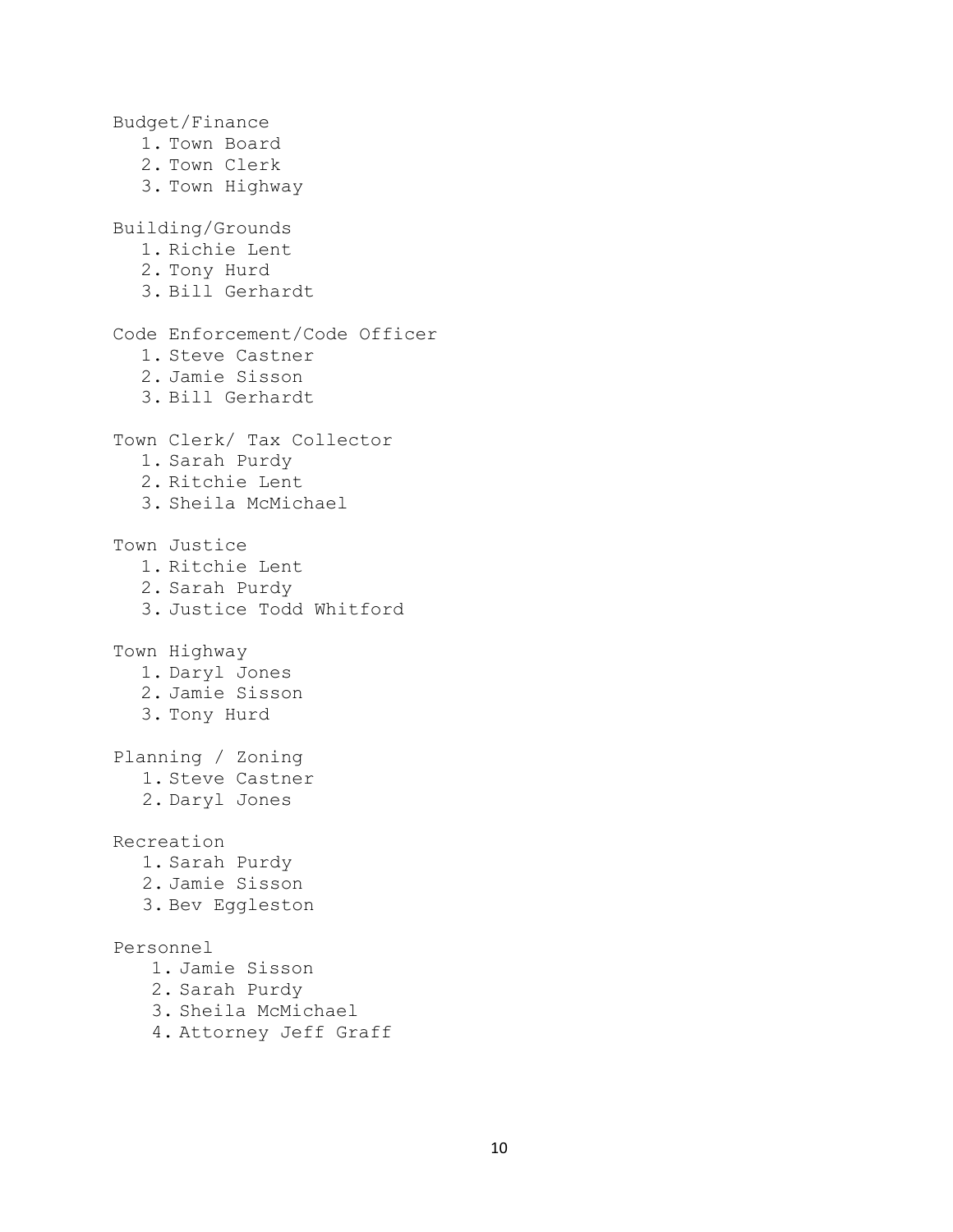Public Relations 1. Jamie Sisson 2. Sheila McMichael 3. Tony Hurd 4. Sarah Purdy KPSW 1. Jamie Sisson 2. Ritchie Lent 3. Kasey Christensen Health 1. Daryl Jones 2. Steve Castner Clean-up Day 1. Daryl Jones 2. Ritchie Lent Sunshine Fund 1. Sarah Purdy 2. Jamie Sisson 3. Jennifer McKay War Memorial 1. Daryl Jones 2. Ritchie Lent Cemetery 1. Ritchie Lent 2. Steve Castner Each Committee will select a Chairman. Please inform the Town Clerk who the Chairman of each Committee is once they have been selected by the Committee. Note: Town Justice Committee is reminded to conduct the annual review of the Town Justice Books RESOLUTION #19-22 AWARD HIGHWAY GENERATOR BID On a motion of Councilor Purdy, seconded by Councilor Jones, the following was ADOPTED Ayes 4 Jones, Lent, Purdy, Sisson Nays 0